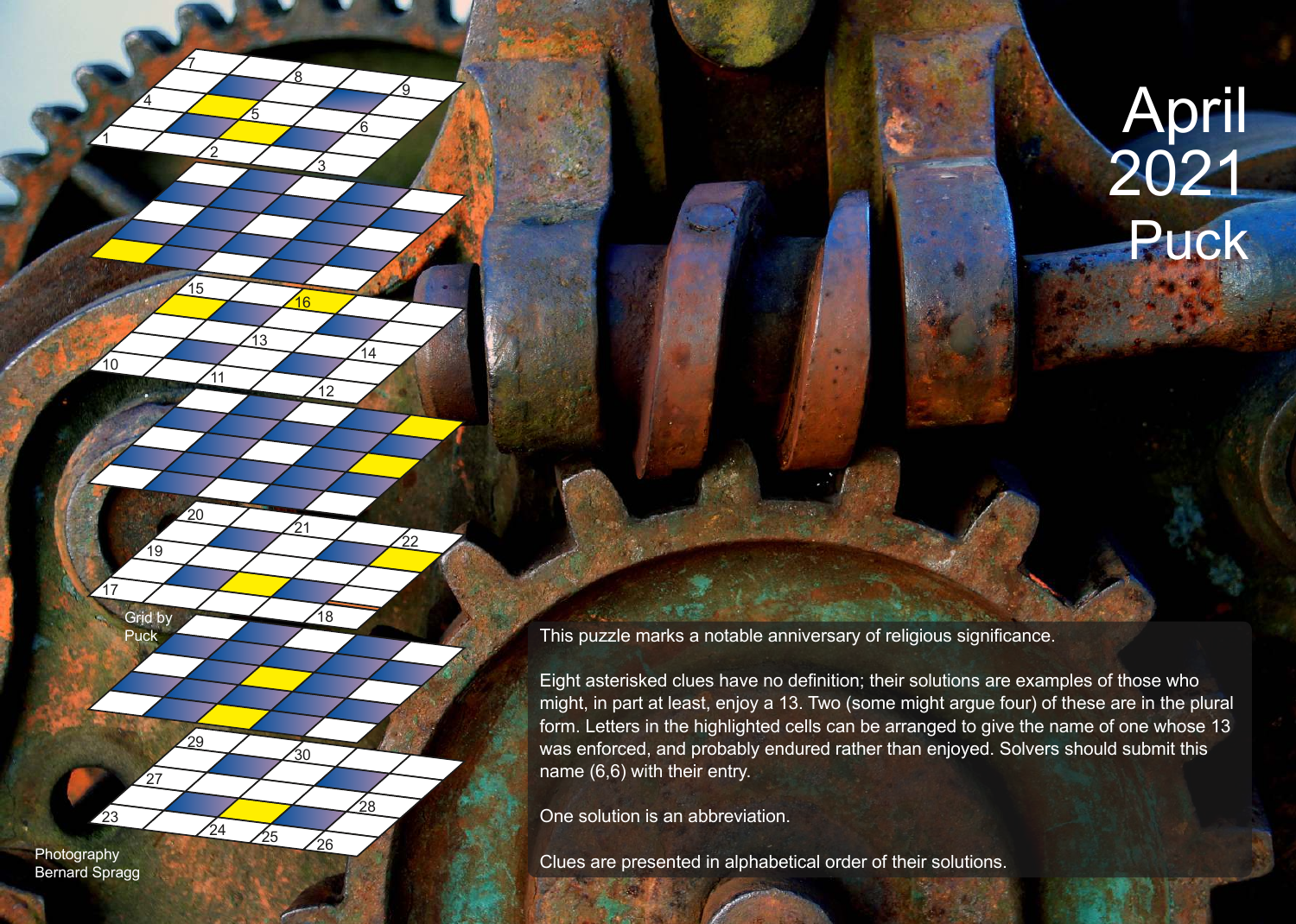| <b>MON</b>                                                                                          | <b>TUES</b>                                                                             | <b>WED</b>                                                                              | <b>THURS</b>                                                                     | <b>FRI</b>                                                                           | <b>SAT</b>                                                       | <b>SUN</b>                                                                               |
|-----------------------------------------------------------------------------------------------------|-----------------------------------------------------------------------------------------|-----------------------------------------------------------------------------------------|----------------------------------------------------------------------------------|--------------------------------------------------------------------------------------|------------------------------------------------------------------|------------------------------------------------------------------------------------------|
| Day 31<br>19ac $(5)$<br><b>ODDS</b><br>0.151418/5<br>18000 2/1<br>19th 5/1<br>Drawing by Frank Paul |                                                                                         |                                                                                         | 121to<br>Remarkably issued a<br>challenge for a<br>10ac-3 $(5)$                  | 2 <sub>17ac</sub><br>Support for dancers<br>eschewing "backside"<br>for "butt" $(5)$ | $32210*$<br>Bottom's head - where<br>did that come from? (4)     | $4_{17aw}$<br>Printing designs on eg<br>cotton bras, thinks in a<br>regular pattern (5)  |
| $513d*$                                                                                             | $6$ 22ba, 20up*                                                                         | 7 <sub>1aw</sub>                                                                        | 8 1ac, 3d-5, 18ba-2                                                              | $9_{14ba}$                                                                           | 10 <sub>12aw</sub>                                               | $11$ 28up                                                                                |
| Key used in short<br>pieces of music? (5)                                                           | Time after dark (9)                                                                     | Not having 32, instead<br>took more elevated<br>route around American<br>base $(5)$     | President Trump's<br>primarily a gullible fool,<br>heading off for 13? (4,6)     | Such a fever during<br>lockdown - need taxi<br>home $(5)$                            | Storehouse starts to<br>collapse as compost<br>heap explodes (5) | Accountant's primarily<br>helping lower what's<br>paid out regularly? (4,3)              |
| $12_{12ba}$                                                                                         | $13$ $7a$ c, 9to-3,6ba                                                                  | $14$ $_{8}$ to                                                                          | $15_{18d}$ *                                                                     | 16 <sub>29ac</sub>                                                                   | 17 <sub>15to</sub>                                               | 18 <sub>15ac</sub>                                                                       |
| Computer programmer<br>needs a drink? Ring for<br>one $(5)$                                         | Unclued $(4,2,5)$                                                                       | One fronting the Stones<br>leaves the Lords, taking<br>1607 flight (5)                  | Side lacking<br>leadership (3)                                                   | One making short<br>appearance in Seven<br>as Larry (5)                              | Wife leaves Victor for<br>The Archers' 10ac-3 (5)                | First XI's opening pair's<br>comeback shows real<br>fibre $(5)$                          |
| 19 <sub>20dn</sub>                                                                                  | $20$ 9to                                                                                | $21$ 9d                                                                                 | $22$ 30to                                                                        | $23$ $_{23aw*}$                                                                      | $24_{30up}$                                                      | $25$ 23ac, 26aw                                                                          |
| One way of showing<br>speed is found in King's<br>Head pub (3)                                      | Supply regulatory body<br>at first signs of<br>opponents fighting (6ba<br>and 19ac) (5) | Spend too much time<br>away from public place<br>in NW England? That's<br>not right (7) | Dad's Army? Some<br>versions of it wouldn't<br>look out of place in a<br>13! (5) | Leaders of Holy<br>Roman Empire<br>condemning Protestant<br>Reformation (5)          | Priest involved with a<br>small change in<br>Africa (7)          | Hard to please,<br>describing cobbler's<br>workplace as "cheap<br>and tacky looking" (9) |
| $26$ $_{23up}$<br><b>Collins</b>                                                                    | 27 5d-3,13ba,<br>10ac-3,11d,24ac'                                                       | $28_{2d-3}$                                                                             | $29$ 4d, 27ac-4*                                                                 | 30 25ac,<br>26aw-3,28ba-2                                                            | $31$ 19ac*                                                       | $32$ 16to                                                                                |
| Backing Britain, up<br>against Polish 15to-3's<br>bit of 8? (3,4)                                   | Wine drunk by Nick in<br>Bristol (5,9)                                                  | Looking up the German<br>for "blue" $(3)$                                               | Number covered by<br>Goth's new rock<br>band $(4,6)$                             | Most I charge, having<br>penned such a small bit<br>of poetry? (5)                   | Foxes keep away (5)                                              | First appearance over,<br>went underground (5)                                           |
|                                                                                                     |                                                                                         |                                                                                         |                                                                                  |                                                                                      |                                                                  |                                                                                          |
|                                                                                                     |                                                                                         |                                                                                         |                                                                                  |                                                                                      |                                                                  | Apr 2021                                                                                 |